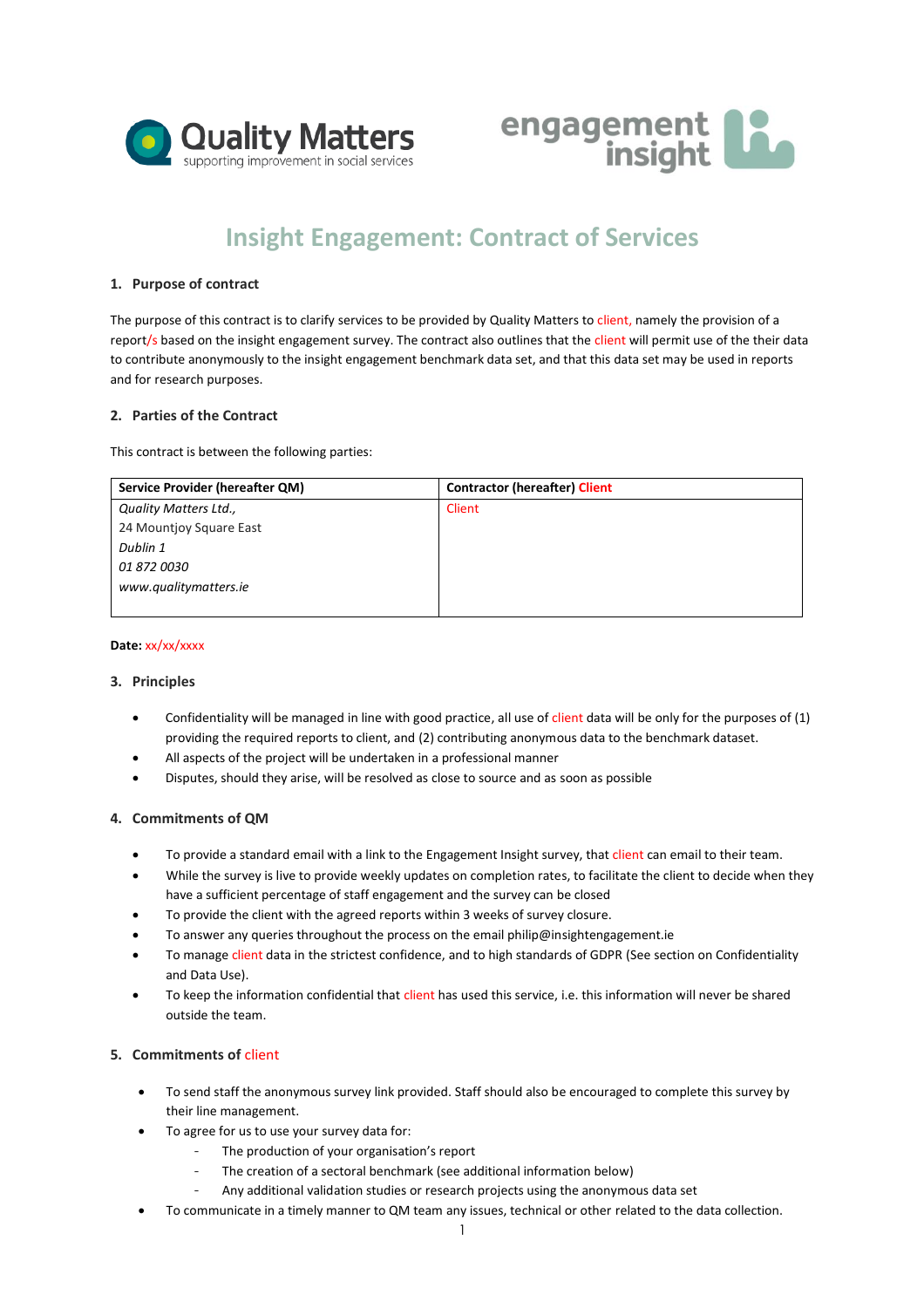# **6. About the use of your data in the benchmark**

The benchmark data set is a file with all the results of all organisational insight engagement survey results. This provides an aggregate sector data set that individual organisational results can be compared to. The benchmark helps organisations in the sector understand how they compare to their peers. A key aspect of the Insight Engagement approach is that services who receive the service also contribute their data to the benchmark, therefore benefiting the broader sector. However, there is a process for you to request your data to be removed from the benchmark dataset, if you are unhappy with the service for any reason.

To protect your organisational confidentiality and anonymity the following procedures are in place:

- *Organisation anonymity:* QM will not disclose which organisations have engaged with this tool or process, except with express permission of the service, i.e. a combined presentation on learning from use of the tool.
- *Anonymity:* the benchmark is aggregate, there is no way for any readers of any reports to tell which organisations have their data included in the benchmark.
- *Future refinement of the benchmark*: The goal is, over time, to have sufficient numbers of services engaged so that benchmarking can be viewed by sub categories, such as organisation size and service type (these categories are aligned to those used in Pay and benefits Surveys). Benchmarking data sub categories will only be used when there are 5 organisations and at least 400 staff in each category. As with all aspects of the benchmark, data subsets (i.e. disability services, community develop services, services with  $0-20$  staff, services with  $21-50$  staff) will never include participating organisation names or any other identifying information. This is to ensure that your organisational data is always protected and confidential.
- *Organisation request to withdraw data from the dataset:* If your organisation is unhappy with any aspect of the service, you can request, through written letter or email, that your data be removed from the benchmark dataset. In this case it will be removed within two weeks, and will not be used in any new benchmarks for reports developed after this point. We will confirm this with you in writing. There is no provision to withdraw data used in previously published work or reports.
- *Research:* research projects may be undertaken to contribute to a better understanding of the factors that support improvements in staff engagement. By signing this contract for services you are agreeing to your data being used in research that utilises the full anonymous benchmark data set. If research is undertaken the results will provided to the sector, and you will have access to this work. In research such as this no organisations will ever be named to ensure confidentiality. If research falls outside this clear parameter (i.e. utilises the anonymous benchmark data set) then we will seek explicit written permission from you for your involvement.

# **7. Organisation Confidentiality and Data Use**

QM team has a long history of strict management of organisational data and operates to the strictest standards of data management. We will ensure the process is as secure as possible for the organisations and their staff. The management and use of data will observe the following guidelines:

- *Anonymous individual responses:* staff individual responses are anonymous. The tool does not collect identifiable personal data.
- *Password protected files:* data will be safely stored in password protected folders.
- *Organisational confidentiality*: data and reporting of one given particular organisation will be shared solely with staff from the organisation in question and never passed on to third parties.
- *Informed Consent*: informed consent for the collection and data use is provided by the organisation through this agreement. The organisation is to clarify to staff that the tool is voluntary. The introduction to the tool will also clarify its purpose and that is anonymous, staff completion is taken to provide consent for data use.
- Only two designated staff in QM are internally approved to look at Insight Engagement organisational reports. If, in the unlikely case that a problem arises, a manager may also review the report. These rules are in place to reduce the number of people with knowledge of your organisational results. All staff are bound by strict organisational confidentiality rules in relation to never discussing any work product outside of the client / consultant relationship.

# **8. Intellectual Property**

• The participating organisation will retain copyright on the report made available by QM in relation to its organisational data. Without prejudice to the organisations ownership of the intellectual property deriving from this work, QM may refer to aggregate data in academic texts in an anonymised fashion.